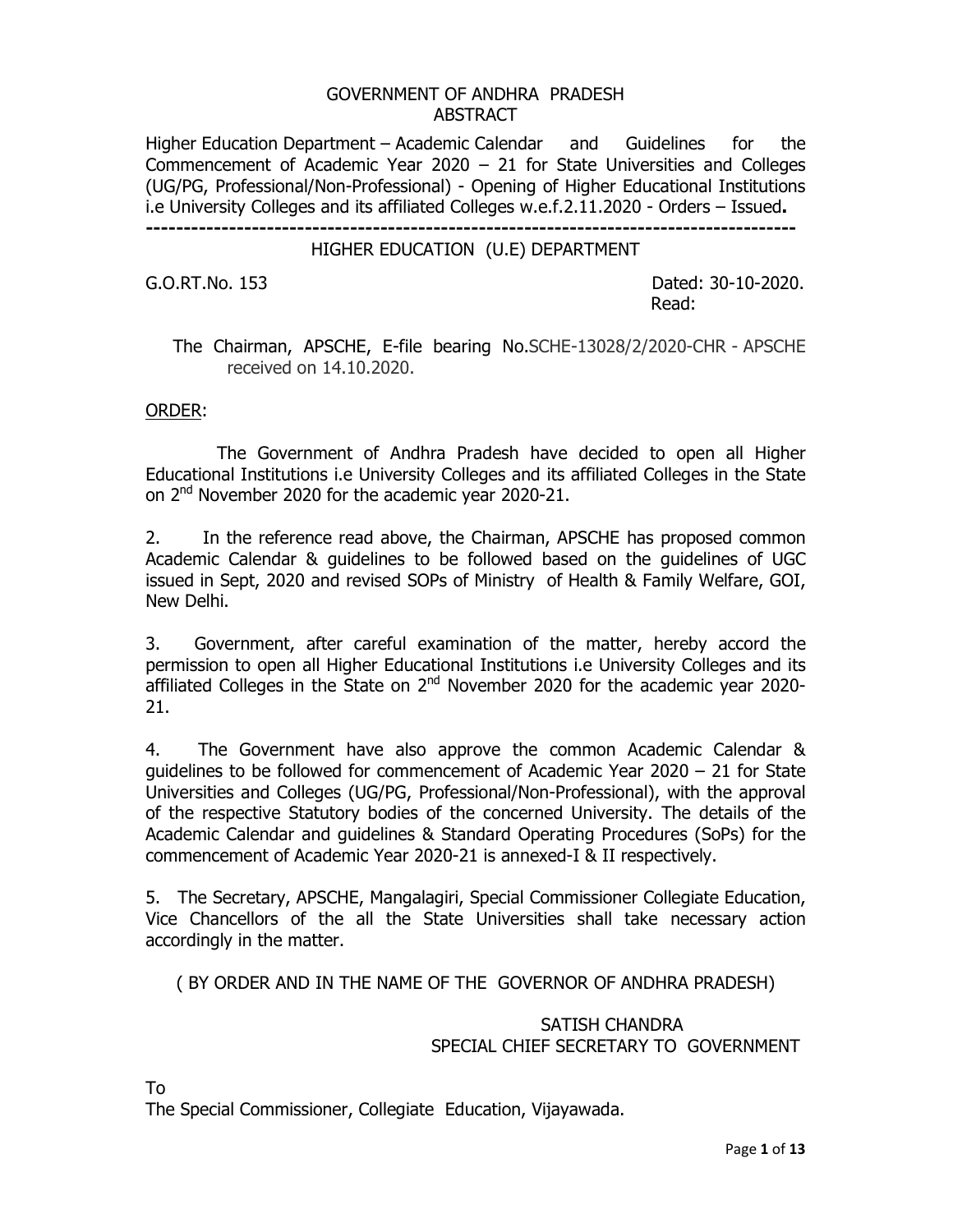The Vice-Chancellors of the State Funded Universities The Secretary, A.P State Council of Higher Education, Mangalagiri. **Copy to** : PS to Spl. Chief Secretary to Hon'ble Chief Minister. Addl. P.S to M (Education) PS to Chief Secretary to Govt., P.S to Spl.C.S, H.E Dept, PS to Spl. Chief Secretary to HM&FW Dept The Chairman, APSCHE, Mangalagiri. The Registrars of State funded Universities in A.P. Sf/Sc.

//FORWARDED//BY ORDER//

SECTION OFFICER

#### **Annexure-I**

#### **Academic Calendar for the academic year 2020 –21**

#### **A. Non-professional Programmes**

| Academic Schedule for 2020-21 for Odd Semesters III and V  |                                                     |                         |                                 |
|------------------------------------------------------------|-----------------------------------------------------|-------------------------|---------------------------------|
| 1                                                          | Re opening of Colleges                              |                         | 02.11.2020                      |
| $\overline{2}$                                             | Commencement of Classes for III, V Semesters        |                         | 02.11.2020                      |
| 3                                                          | Internal<br>Examinations                            | For III & V Semesters   | Dec $1^{st}$ to $5^{th}$ , 2020 |
| 4                                                          | Closure of instruction                              | For III & V Semesters   | 06.03.2021                      |
| 5                                                          | Commencement of End<br><b>Semester Examinations</b> | For III & V Semesters   | 08.03.2021                      |
| Academic Schedule for 2020-21 for Even Semesters IV and VI |                                                     |                         |                                 |
| $\mathbf{1}$                                               | Commencement of Classes for IV and VI Semesters     |                         | 25.03.2021                      |
| 2                                                          | Internal<br>Examinations                            | For IV and VI Semesters | June $1st$ to $5th$ , 2021      |
| 5                                                          | Closure of instruction                              | For IV and VI Semesters | 07.08.2021                      |
| 6                                                          | Commencement of End<br><b>Semester Examinations</b> | For IV and VI Semesters | 09.08.2021                      |

## **B. Professional Programmes (B.Tech and B.Pharm)**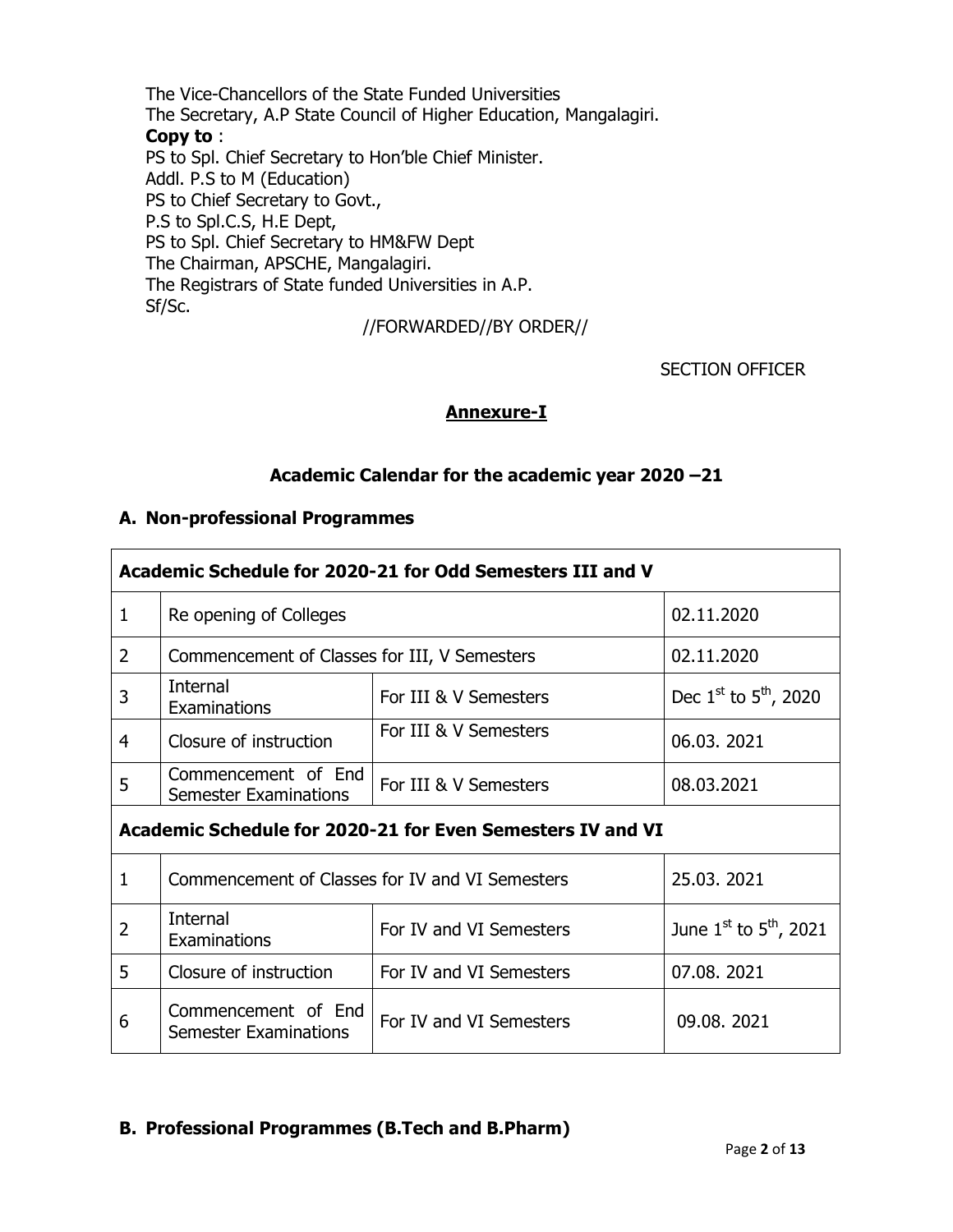| Academic Schedule for 2020-21 for Odd Semesters III, V and VII |                                                      |                           |                                 |
|----------------------------------------------------------------|------------------------------------------------------|---------------------------|---------------------------------|
| 1                                                              | Re opening of Colleges                               |                           | 02.11.2020                      |
| $\overline{2}$                                                 | Commencement of Classes for III, V and VII Semesters |                           | 02.11.2020                      |
|                                                                | Internal<br>Examinations                             | For III, V& VII Semesters | Dec $1^{st}$ to $5^{th}$ , 2020 |
| 4                                                              | Closure of instruction                               | For III, V& VII Semesters | 06.03 2021                      |
| 5                                                              | Commencement of End<br><b>Semester Examinations</b>  | For III, V& VII Semesters | 08.03.2021                      |

| Academic Schedule for 2020-21 for Even Semesters IV, VI and VIII |                                                       |                               |                                  |
|------------------------------------------------------------------|-------------------------------------------------------|-------------------------------|----------------------------------|
|                                                                  | Commencement of Classes for IV, VI and VIII Semesters |                               | 25 <sup>th</sup> March, 2021     |
|                                                                  | Internal<br>Examinations                              | For IV, VI and VIII Semesters | June $1^{st}$ to $5^{th}$ , 2021 |
| 5                                                                | Closure of instruction                                | For IV, VI and VIII Semesters | Aug 7 <sup>th</sup> , 2021       |
| 6                                                                | Commencement of End<br><b>Semester Examinations</b>   | For IV, VI and VIII Semesters | Aug, 9 <sup>th</sup> 2021        |

• Commencement for class work for  $1<sup>st</sup>$  year UG Professional and Non-professional Programmes will be from 01.12 2020.

# **C. Academic Calendar for Postgraduate Programmes**

| Academic Schedule for 2020-21 for Semester III |                                                     |                  |                                 |
|------------------------------------------------|-----------------------------------------------------|------------------|---------------------------------|
| 1                                              | Re opening of Colleges                              |                  | 02.11.2020                      |
| $\overline{2}$                                 | Commencement of Classes for III Semester            |                  | 02.11.2020                      |
| 3                                              | Internal<br>Examinations                            | For III Semester | Dec $1^{st}$ to $5^{th}$ , 2020 |
| 4                                              | Closure of instruction                              | For III Semester | $6th$ March, 2021               |
| 5                                              | Commencement of End<br><b>Semester Examinations</b> | For III Semester | 08.03.2021                      |
| Academic Schedule for 2020-21 for IV Semester  |                                                     |                  |                                 |
|                                                | Commencement of Classes for IV Semester             |                  | 25 <sup>th</sup> March, 2021    |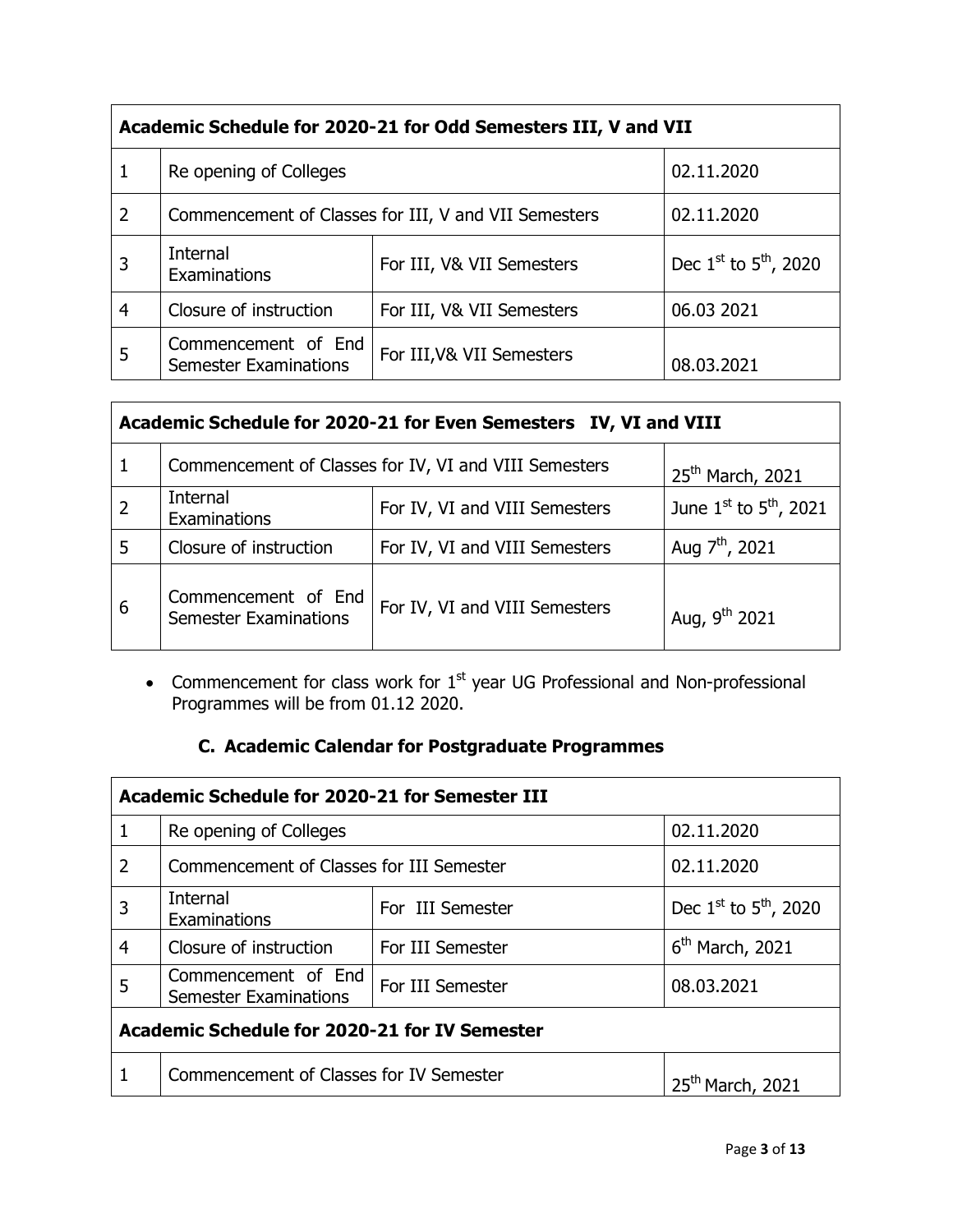|                | Internal<br>Examinations                            | For IV Semester | June $1^{st}$ to $5^{th}$ , 2021 |
|----------------|-----------------------------------------------------|-----------------|----------------------------------|
|                | Closure of instruction                              | For IV Semester | Aug $7^{th}$ , 2021              |
| $\overline{4}$ | Commencement of End<br><b>Semester Examinations</b> | For IV Semester | Aug, $9^{th}$ 2021               |

#### **Note:**

- 1. 6-day week shall be followed.
- 2. For slippage of working days due to any unavoidable reasons, compensation can be made by conducting class work on Second Saturdays, Sundays and other holidays, except on National Holidays and important festivals.
- 3. Schedule for commencement of  $1<sup>st</sup>$  year P.G Programmes will be given separately.

### **Annexure-II**

## **Guidelines and Standard Operating Procedures for the Commencement of Academic Year 2020 – 21.**

 The Universities and colleges are expected to implement blended learning system integrating conventional and online teaching and learning. They have to also introduce evaluation system using online and offline methods. The new challenges due to the prevailing situation can be better faced through blended learning systems. **The resurgence plan for academic continuity provided by APSCHE may be followed to introduce blended learning system.** The institutions are expected to develop workable models to continue the academic process without compromising quality and standards. Extra efforts are needed to ensure smooth functioning and to engage students, teachers and other staff to perform their duties and responsibilities effectively. The following are the SoPs and guidelines for making all the required facilities and services available for the effective functioning.

 The **Standard Operating Procedure** outlines various generic precautionary measures to prevent spread of COVID-19, when Universities and Colleges are permitting students on the campus for the academic year 2020 – 21. All Universities and Colleges are expected to comply with the COVID-19 related guidelines issued by the Ministry of Home Affairs and Ministry of Health & Family Welfare, Government of India and also the guidelines issued by the University Grants Commission on 29.04.2020 and 06.07.2020 regarding the modes of teaching, conduct of examinations, importance of physical & social distancing etc. Every university/ college must be prepared in all respects to carry out the academic activities following necessary advisories/guidelines/directions issued by the Central/State Government, MHRD or UGC from time to time to prevent the spread of COVID-19. Each institution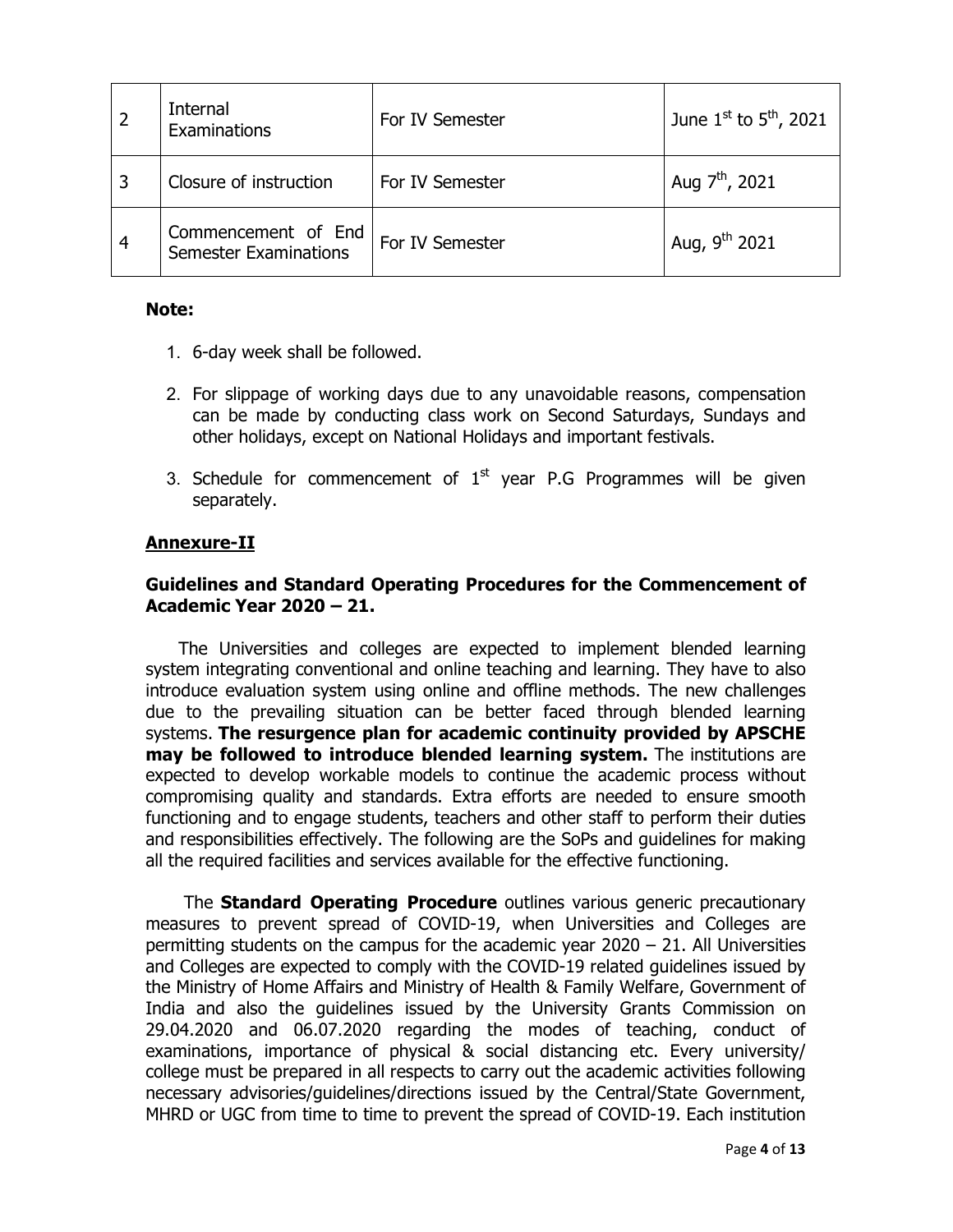shall prepare detailed SoP in addition to the present one based on local conditions. A district-level, University level and a college level task force shall be constituted to ensure compliance of SoP.

 The Vice-Chancellors of the Universities shall be vigilant and interact with Principals of all constituent and affiliated colleges on continuous basis and take appropriate decision depending on the situation.

### **1. Generic Preventive Measures**

The generic preventive measures include basic public health measures that are to be followed to reduce the risk of COVID-19. These measures need to be observed by all (faculty, employees and students) in their places of work and study at all times. These include:

- i. Physical distancing of at least 6 feet between persons.
- ii. Mandatory use of face covers/masks.
- iii. Frequent hand washing with soap (for at least 20 seconds) or use of alcohol based hand sanitizers (for at least 20 seconds).
- iv. Respiratory etiquettes to be strictly followed. This involves strict practice of covering one's mouth and nose while coughing/sneezing with a tissue/handkerchief/flexed elbow and disposing off used tissues properly.
- v. Self-monitoring of health by all and reporting any illness at the earliest.
- vi. Spitting shall be strictly prohibited.
- vii. Installation & use of Aarogya Setu App.

## **2. Preparatory work for opening up of the Institutions**

#### **a) Planning:**

- i. All work areas intended for teaching/demonstrations etc., including laboratories, other common utility areas shall be sanitized with 1% sodium hypochlorite solution, with special attention to frequently touched surfaces.
- ii. Colleges, hostels, University Centers and facilities that were used as quarantine centers shall be properly sanitized and deep cleaned before functioning is resumed. Guidelines issued by Ministry of Health & Family Welfare for disinfection of common public places including offices may be referred to in this regard).(https://www.mohfw.gov.in/pdf/Guidelinesondisinfe ctionofcommonpublicplacesincludingo ffices.pdf).
- iii. Wherever skill based/laboratory training on equipments are to be utilized, place the equipment 6 feet apart, wherever feasible, to facilitate physical distancing. Similarly, utilize any outdoor space by relocating equipment outside like in verandah, courtyard, shed, etc.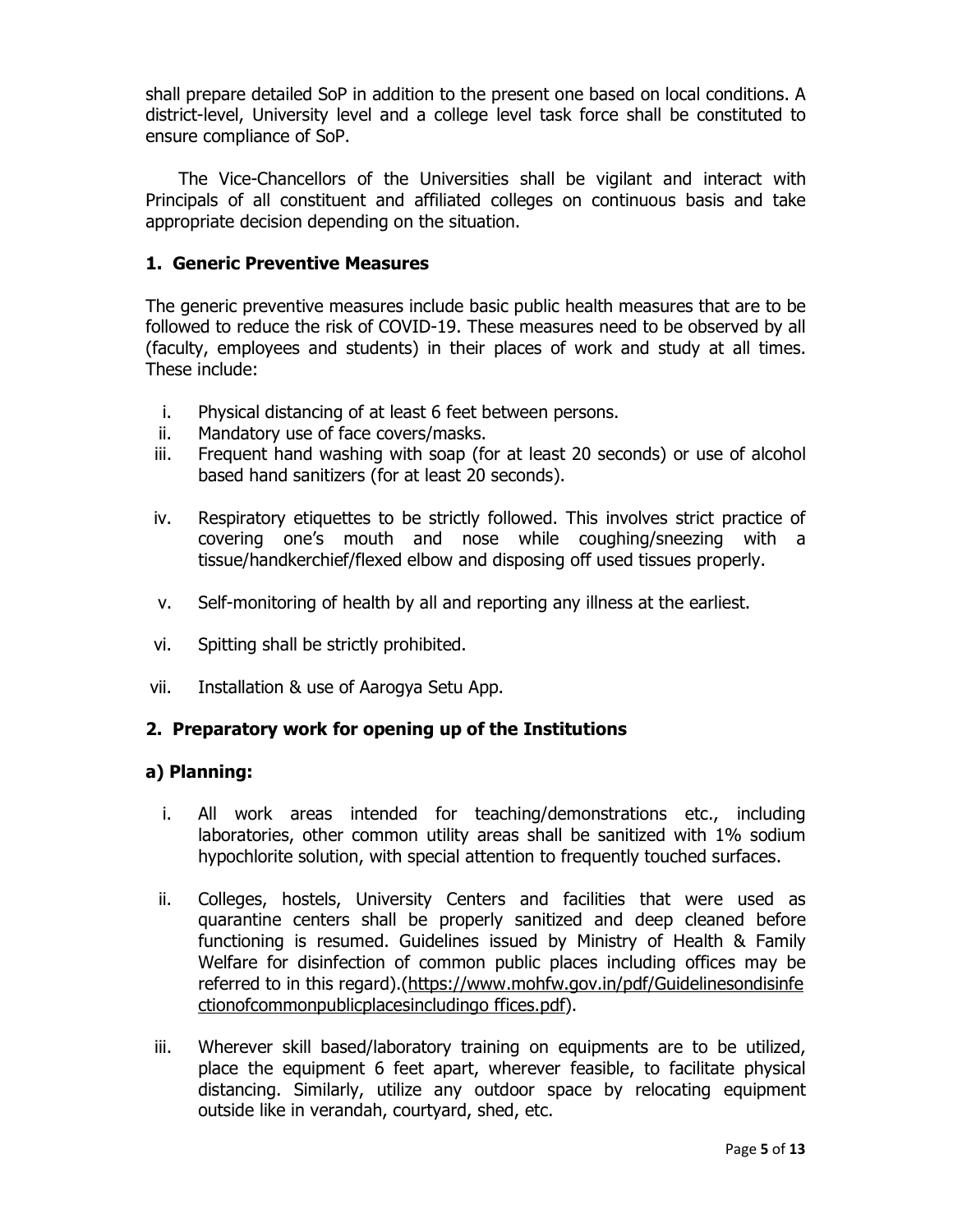- iv. At all times, the faculty and students shall maintain a physical distancing of 6 feet apart. Scheduling of activities and seating plan shall be made accordingly.
- v. Ensure hand washing facilities along with provision of soap.
- vi. For ensuring queue management, inside and outside the premises, specific markings on the floor with a gap of 6 feet shall be made. Similarly, physical distancing shall also be maintained in staff rooms, office areas (including reception area), and other places (mess, libraries, canteens, etc.)
- vii. Weather permitting, outdoor spaces may be utilized for conducting faculty student interactions, keeping in view the safety and security of students and physical distancing protocols.

## **b) Scheduling of activities:**

All employees who are at higher risk i.e. older employees, pregnant women and employees who have underlying medical conditions are to take extra precautions and should preferably not be exposed to any front-line work requiring direct contact with the students. GOT online modules training course on 'basic awareness on COVID' (https://diksha.gov.in/igot/explore-course/course/do\_31301038997125529 6164) may be undertaken by all employees and students during online interactions or guidance sessions on the first day.

#### **c) Availability and management of supplies:**

- i. Appropriate back-up stock of personal protection items like face covers/masks, visors, hand sanitizers etc. shall be made available by management to the faculty and employees.
- ii. Provide an adequate supply of thermal guns, alcohol wipes or 1% sodium hypochlorite solutions and disposable paper towels, soap, IEC materials on COVID.
- iii. Pulse oximeter to check oxygen saturation levels of any symptomatic person must be arranged.
- iv. Ensure availability of sufficient covered dustbins and trash cans.
- v. Provision for proper disposal of used personal protective items and general waste in accordance with CPCB guidelines (available at: https://cpcb.nic.in/uploads/Projects/Bio-Medical-Waste/BMWGUIDELINES-COVID\_1.pdf)/
- vi. Housekeeping employees to be informed & trained about norms for waste management & disposal.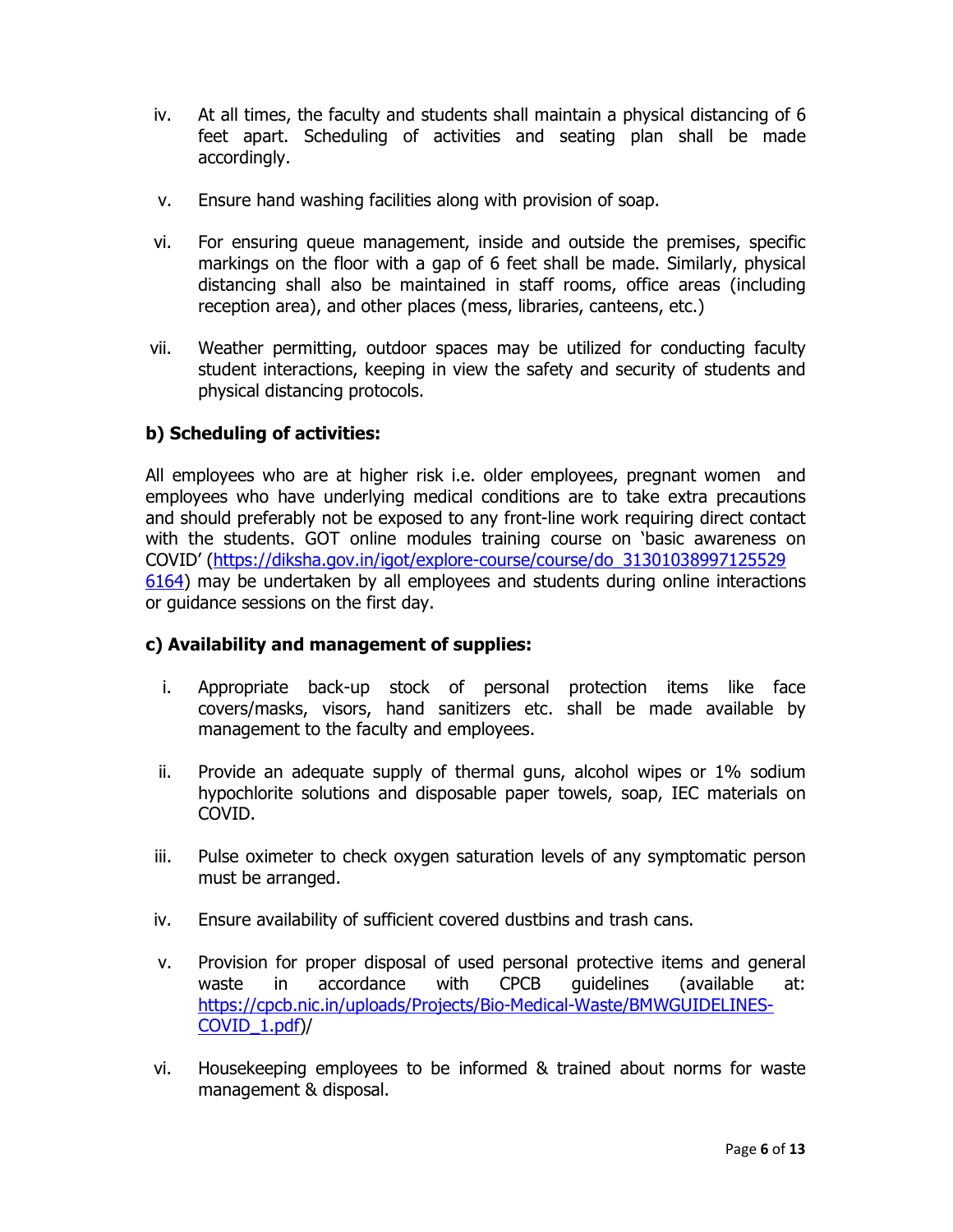# 4. **After opening of the HEIs**

## **a) At the entry point:**

- i. Entrance to have mandatory hand hygiene (sanitizer dispenser) and thermal screening provisions. Multiple gates/separate gates, if feasible, should be used for entry and exit.
- ii. Only asymptomatic persons (faculty, employees and students) to be allowed in the premises. If a faculty/employee/student is found to be symptomatic, he/she should be referred to nearest health center.
- iii. Posters/standees on preventive measures about COVID-19 to be displayed prominently.
- iv. Proper crowd management in the parking lots, in corridors and in elevators duly following physical distancing norms shall be organized.
- v. Entry of visitors should be strictly regulated/restricted.
- vi. Institutions shall set up a proper high visibility campaign with posters and hoardings indicating the importance of proper mask usage, physical distancing and hand sanitizing.

## **b) Conduct of guidance activities in the rooms or open spaces within the campus:**

- i. Seating arrangement to ensure a distance of 6 feet between chairs, desks etc.
- ii. Staggering of guidance activities to be done, with separate timing slots, to allow for adequate physical distancing and disinfection of classroom premises.
- iii. Teaching faculty shall ensure that they themselves and their students wear masks throughout the conduct of the teaching/guidance activities.
- iv. Sharing of items like notebook, pens/pencil, eraser, water bottle etc. amongst students should not be allowed.

## **c) Conduct of skill based training in workshops/laboratories:**

- i. For practical activities in laboratories maximum capacity per session based on redesigned spaces, may be planned and scheduled accordingly.
- ii. Ensure that the equipments have been disinfected, particularly the frequently touched surfaces before and after each use.
- iii. Ensure a floor area of 4 sq.m per person is available for working on equipment/work station.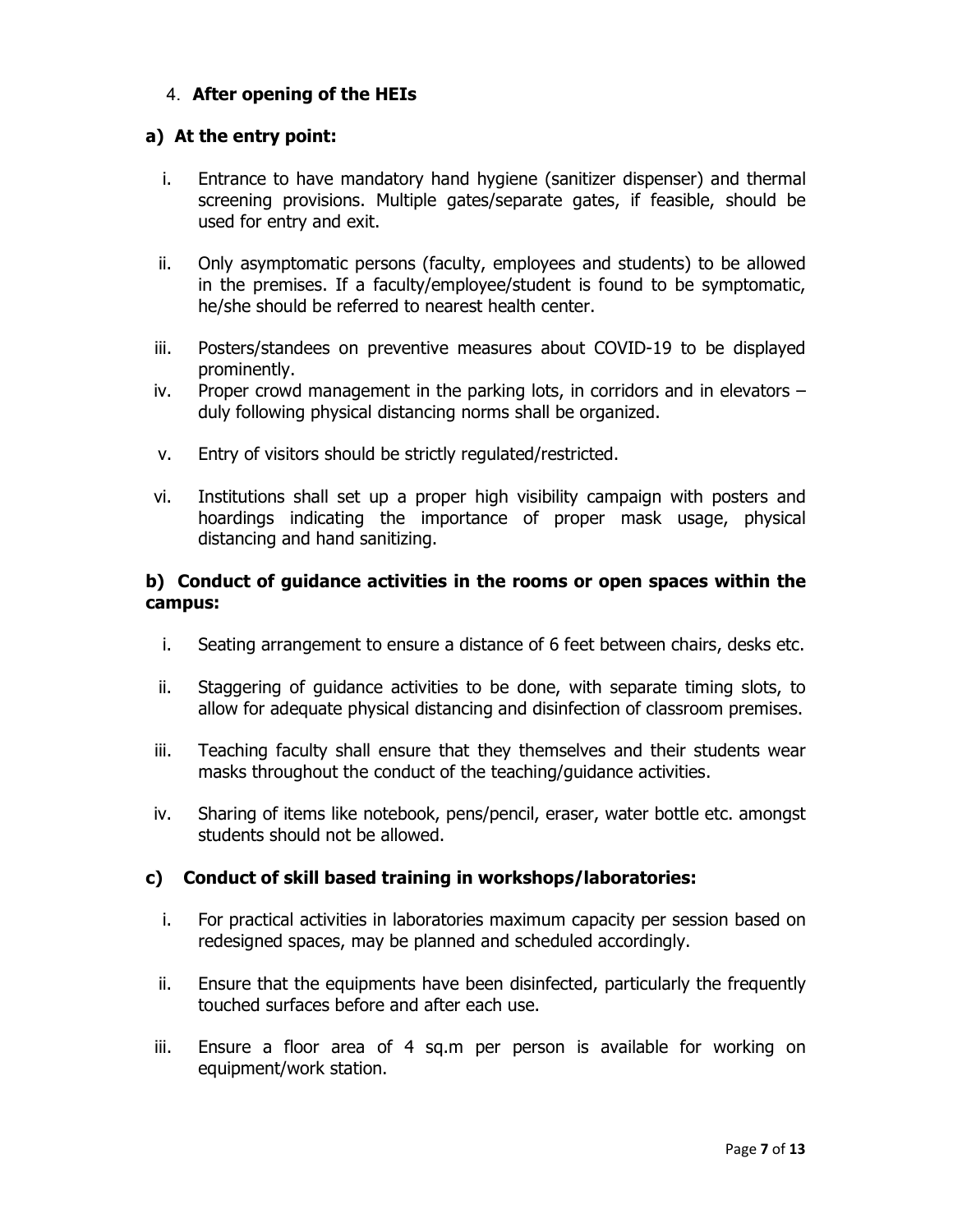iv. Ensure that members sanitize their hands before and after using training equipment. For such purpose hand sanitizer should be provided at laboratories/workstations/simulation labs etc.

### **d) Activities in common areas – library, mess/canteen, common rooms, gymnasium etc.**

- i. Physical distancing of 6 feet needs to be maintained.
- ii. Persons using the common areas need to use mask/face cover all the time.
- iii. Cafeteria/mess facility, if any within the premises, shall remain closed.

### **e) Transportation to and from the institution:**

Students need to be encouraged to use bicycles or to come on foot to the college. If transportation facility is provided by the institution, proper physical distancing, sanitization of buses/other transport vehicles (with 1% sodium hypochlorite) shall be ensured. Staggered timings of commutation need to be practiced. For example, the college timings need to be staggered. For some batches the college may start at 09:00am and for others at 10:00 am to avoid overcrowding during commutation.

### **4. Teaching Learning Activities after reopening**

#### **Instruction Methodology:**

The Universities and Colleges are advised to follow blended learning system. The combination of conventional class room teaching and online teaching shall be implemented.

- At any given point of time, there shall be only  $1/3^{rd}$  strength on the college campus and in hostels. The students who are not permitted to the campus for conventional class room teaching shall be engaged through online teaching and learning methods until they get their turn to the college campus.
- Flipped mode of learning need to be practiced, a combination of both in person classroom teaching and learning at home.

The instruction shall be for a period of 10 days for  $1/3^{rd}$  of students, for  $1^{st}/2^{nd}/3^{rd}$  or  $4^{th}$  year of study as the case may be. Thus, the institutions have to run classes on the campus for  $1/3<sup>d</sup>$  of the programs at a given point of time and the class work shall be planned in such a way that COVID guidelines are followed with our any compromise. For example: Let us consider **B.Sc. Programme with Botany, Zoology & Chemistry.** For the first 10 days, only  $1^{st}$  year students shall attend the classroom instruction.  $2^{nd}$ and  $3^{rd}$  year students shall be engaged online. For the next 10 days, only  $2^{nd}$ year students shall attend the classroom instruction,  $1<sup>st</sup>$  and  $3<sup>rd</sup>$  year students shall be engaged online. Similarly, for the next 10 days, only  $3<sup>rd</sup>$  year students shall attend the classroom instruction,  $1^{st}$  and  $2^{nd}$  year students shall be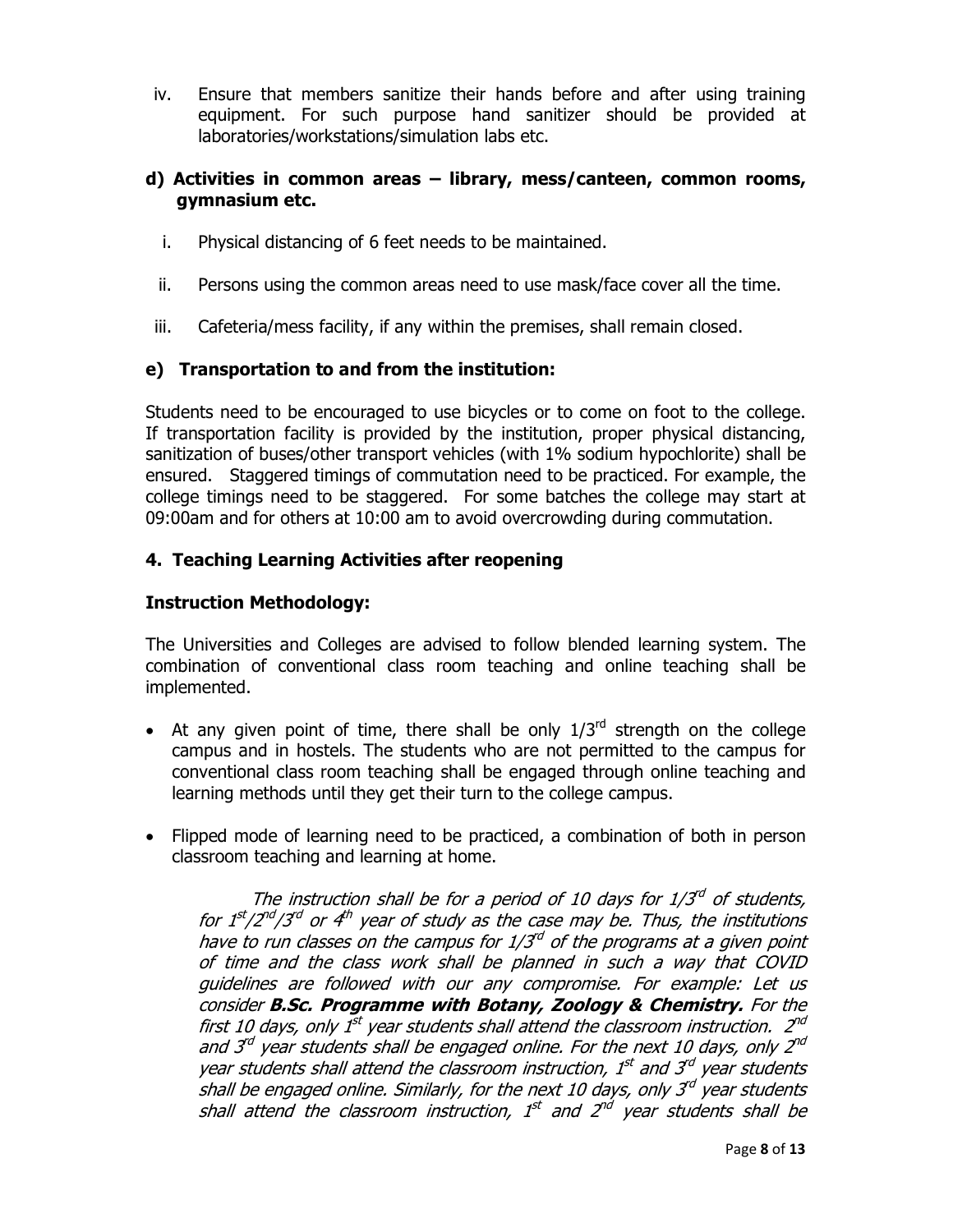engaged online. The cycle shall be repeated after the first three 10-day duration of instruction is completed.

Even for a particular class, say,  $1<sup>st</sup>$  year, the students shall be split into 3 or more groups and staggered timetable shall be followed. For one group if Botany is taught in the  $1<sup>st</sup>$  period, for the second group Zoology is taught in the same  $1^{st}$  period and for the third group Chemistry is taught. For the  $2^{nd}$ period the subject taught shall be swapped. For the  $2^{nd}$  period,  $1^{st}$  group will be taught Zoology, second group will be taught Chemistry and Botany is taught for the third group. Similarly, language / Life Skill Courses / Skill Development Courses can follow a staggered timetable. (the institutions can select the programs to be offered on the campus at a given point of time).

- However, it is not mandatory that the students should attend the College. An option is to be given to the student either to attend the College or learn from home. The College administration shall make arrangements for broadcasting live/recorded lectures or to make learning material available to the students not attending the classes.
- In this 10-day instruction, an over view of at least 2 or 3 units/ $1/3^{rd}$  of the syllabus shall be given to the students.
- Students of a particular class can be divided into two sections and teachers can be drafted to teach both sections simultaneously, wherever feasible.
- The laboratory work also shall be completed simultaneously, giving due weightage.
- After completion of the10 days of instruction, the students of the batch will leave the campus and the inmates need to vacate the hostels. Hostel accommodation shall be given to the students for the 10 working days only and not for the full academic year. The next batch of students will take hostel admission for 10 days.
- Staggered timetable shall be worked out for different semesters. The respective Universities and colleges shall facilitate the instruction as per the available infrastructural facilities.
- The duration of each class shall be 45 minutes with a break of 5 to 10 minutes between the classes.
- After the end of each class, the students shall be asked to leave the class and to go into the open, by maintaining social distance and come back after 5 or 10 minutes for next class.
- Toilets shall be cleaned/disinfected in every hour.
- After the end of the 10 days of instruction on campus, the students need to be given the entire learning content as lecture notes as well as the schedule to be followed for the next 20-days on a day-to-day basis.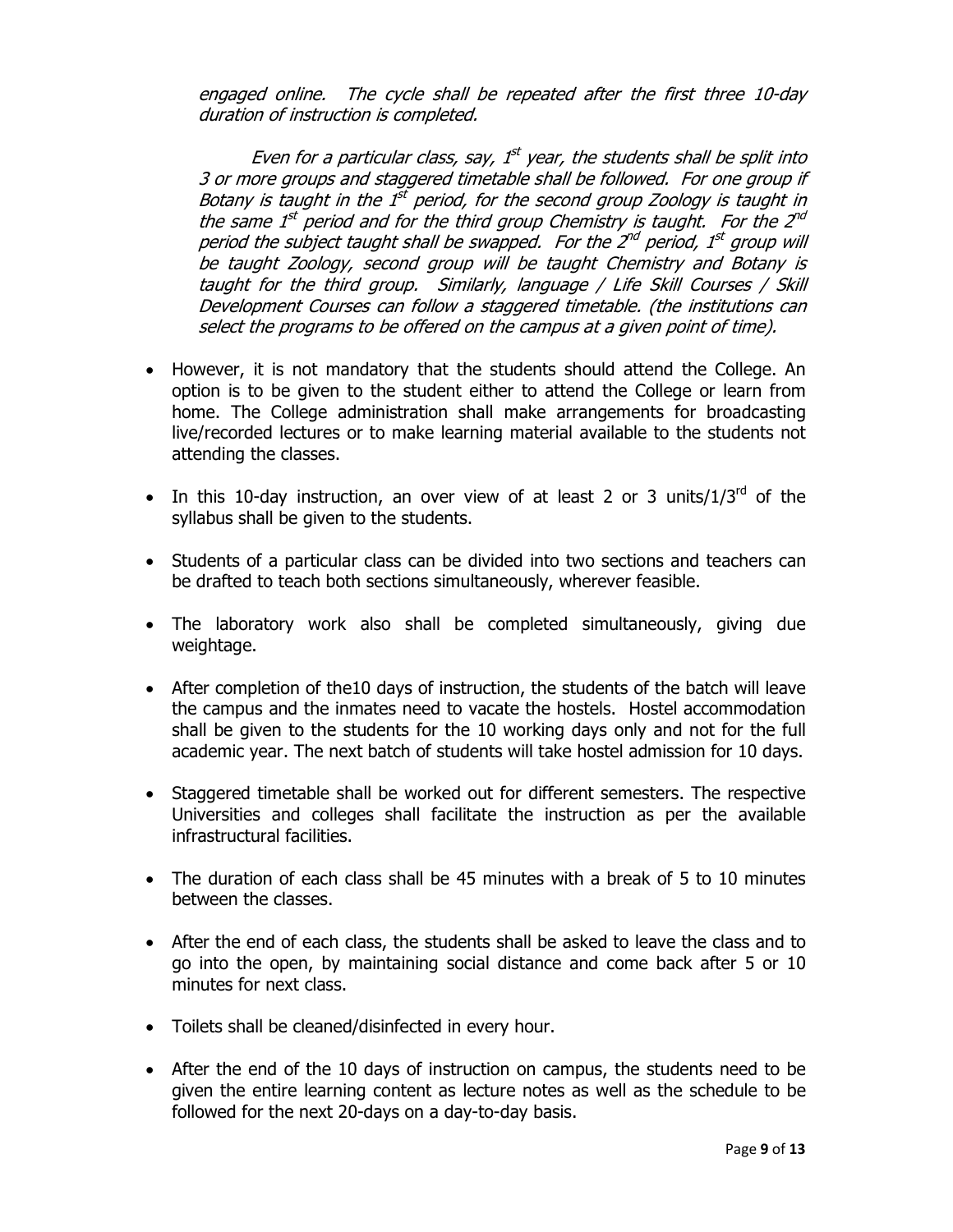- Students should be made to actively engage with the teaching-learning process even when they are at home, till they come for the next round of classes. The faculty presence should be ensured by way of Whatsapp groups or through asynchronous learning using google classroom or through video conferences using free software like zoom or jitsi or google meet etc.
- Assignments/Quizzes, etc, are to be administered through email for the students for the next 20 days and evaluation is to be done and communicated promptly. Assessment records shall be maintained.
- The detailed video / audio lectures shall be uploaded on the college website to facilitate learning while at home.
- Student attendance shall be recorded and monitored to satisfy 90 working days.
- The second  $1/3^{rd}$  of the students shall attend physical classes after the first 10days of instruction is completed for the first  $1/3<sup>rd</sup>$  batch of students and then followed by the last  $1/3^{rd}$  batch of students, until the syllabus is completed.
- Class Time-Tables need to be worked out accordingly.
- The same cycle shall be continued till the end of the semester.
- Social distancing and other health-and-safety precautions need to be followed.
- Students of one class shall not mingle with students of another class.
- While attending college, a congregation of more than 3 people outside the classroom shall not be allowed.
- Proper ventilation shall be ensured in the classrooms. Doors and windows shall be kept opened.
- Sports and other extracurricular activities are strictly banned.
- Students, after going home shall take bath and keep away from old people and people with co-morbid conditions.
- All students shall be explained the importance of not spreading the infection to the family members at home, particularly to people at high risk.
- For Engineering, Pharmacy and Non-Professional UG Programmes, the revised curriculum with effect from 2020-21 shall be followed.
- Separate guidelines will be issued for community service project for I year of Non-Profession UG programmes.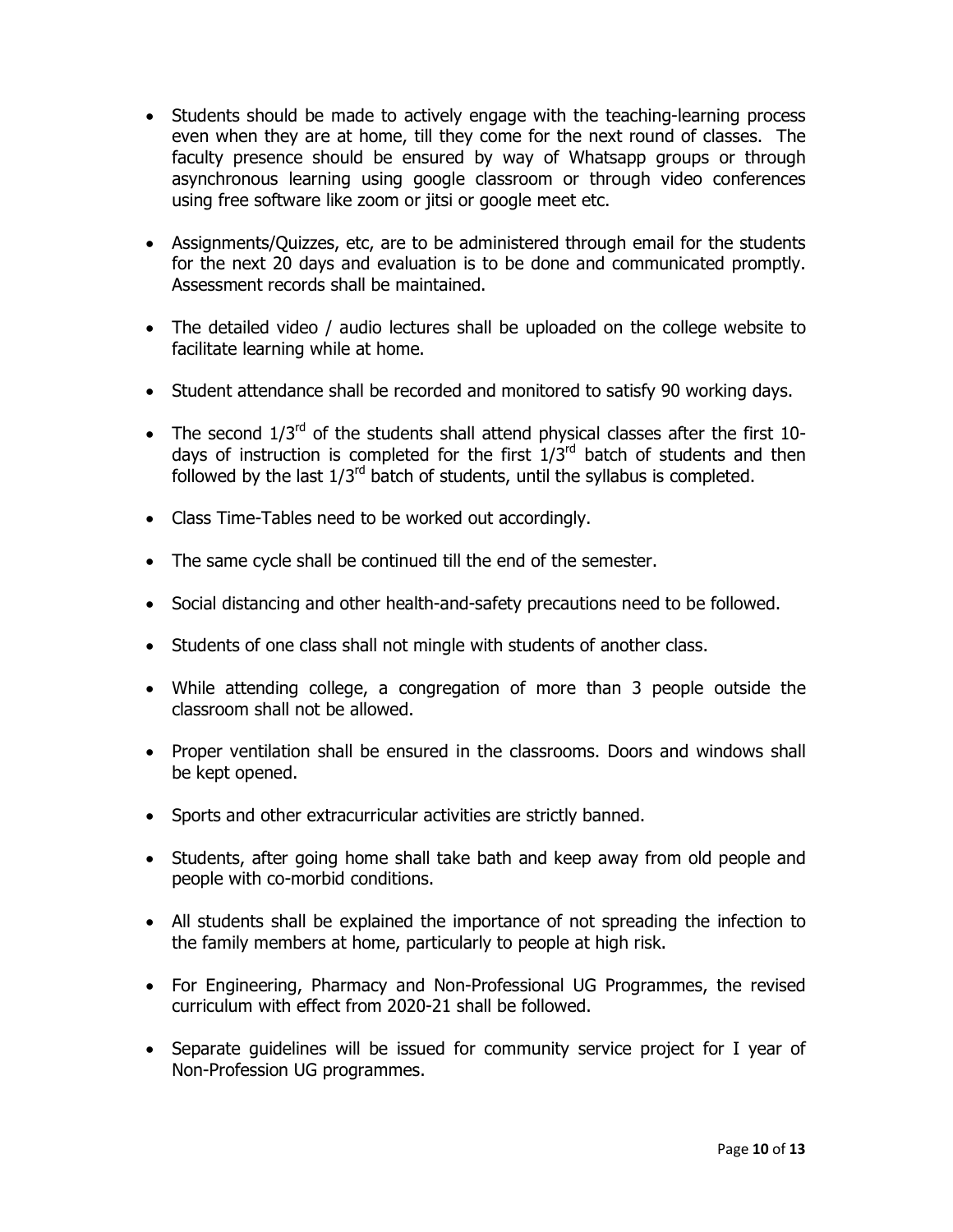# **5. Revisiting the Hostel Accommodation:**

- Hostel accommodation shall be provided to the students wherever possible following COVID protocols.
- Only one-third of the accommodation may be filled.
- Single room accommodation needs to be provided to students as far as possible. No crowding shall be allowed at any point of time. Big common halls or common rooms or TV rooms also could be used for the purpose of accommodation.
- Hostel accommodation shall not be given for any inmate on a continual basis for the entire academic year. Inmates need to stay in hostels only when the instructional classes are conducted physically.
- **Usage of Common Areas:** Common areas such as washrooms will need to follow the washroom sanitization guidelines stated above. Other common areas within the student housing used for communal gathering will need to be suspended, and used on a need-only basis based on authorization of hostel warden.

### • **Sanitization Procedure**

Room provisions such as bed linen, and overall sanitization will need to have additional procedures in place. The rooms will have to be sanitized more periodically.

## • **Emergency Protocol**

An emergency protocol will have to be defined in case a student is found symptomatic or has tested positive for COVID-19, to ensure calm is maintained and necessary actions are taken to quarantine and test peers living in the same accommodation.

## **6. Hygiene and Sanitation:**

- i. Daily cleaning of the floors shall be taken up.
- ii. Provision of soap in toilets and hand sanitizers in other common areas in sufficient quantity must be ensured.
- iii. Cleaning and regular disinfection (using 1% sodium hypochlorite) of frequently touched surfaces (door knobs, hand rails, chairs, benches, washroom fixtures, etc.) to be made mandatory in all class rooms, laboratories, other common areas etc. before beginning of classes and at the end of the day.
- iv. Teaching materials, computers, laptops, printers, shall be disinfected with 70% alcohol wipes.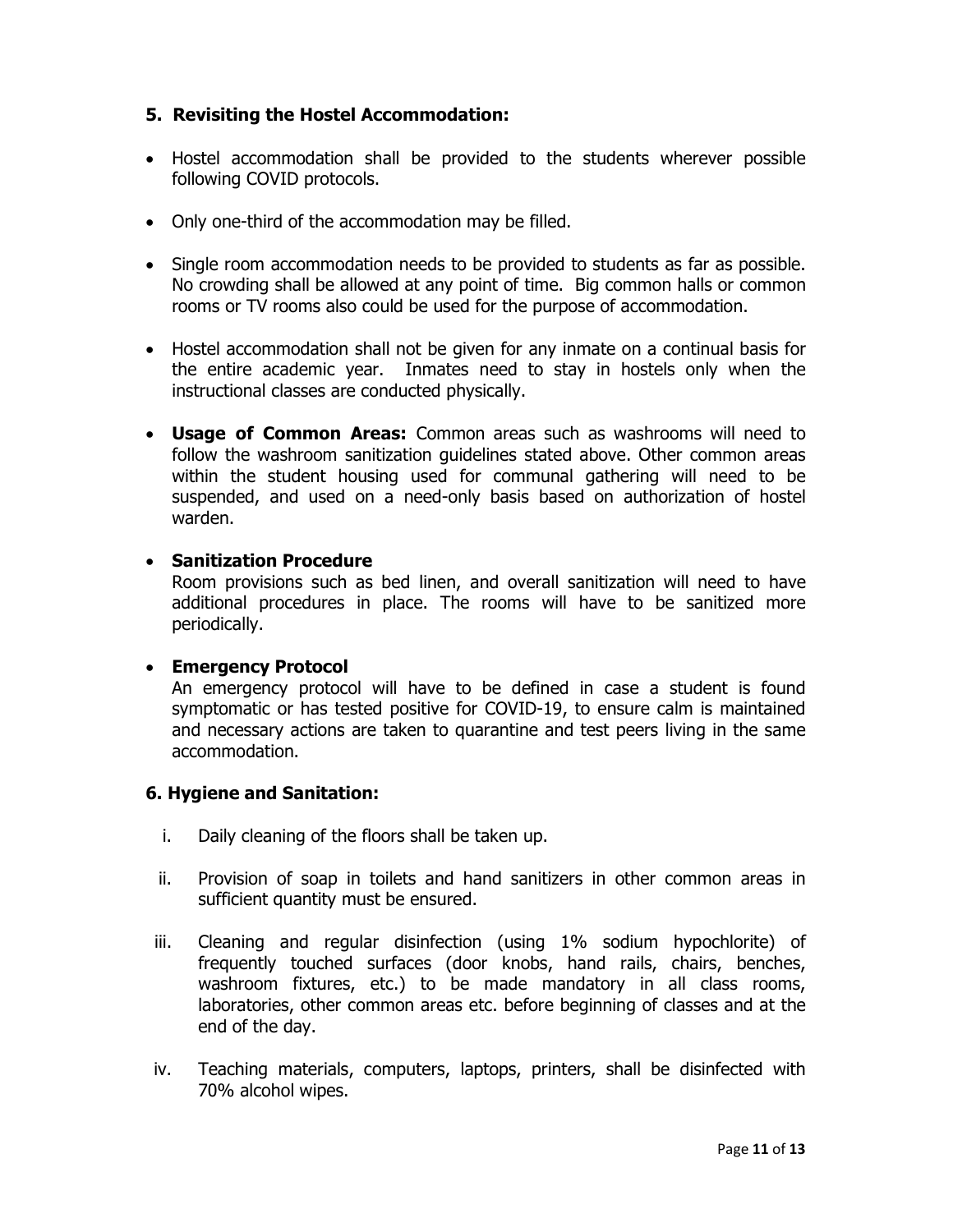- v. Deep cleaning of all drinking and hand washing stations, washrooms and lavatories shall be ensured.
- vi. Students and employee should be advised to dispose of used face covers / masks in separate covered bins placed in classrooms, work stations and other common areas. The same may remain stored in the bins for 3 days and disposed of as dry general solid waste after cutting/shredding.
- vii. Students should not be involved in any of the cleaning activities for health safety reasons.
- viii. The HEIs shall build capacity of lecturers/teachers to sensitize them about SoPs for preventing spread of COVID-19 infection.

### **7. Risk Communication**

- i. Create awareness to ensure the students do not gather when leaving the school and in their free time.
- ii. Sensitize students, parents, faculty and employees to create awareness on COVID appropriate behavior, as detailed under generic measures above.
- iii. If a student, faculty or employee is sick, they should not come to the school and follow necessary protocols in this regard.

#### **8. Psycho-social wellbeing**

- i. Ensure regular counseling is done for students and faculty reporting mental health issues such as anxiety and depression.
- ii. It is recommended that mentorship assignments are put in place formally, and mentor-mentee discussions are recorded into an action plan and shared with the mentee.
- iii. It is advisable that faculty, counselors and/or mentors should work in unison to ensure emotional safety of the students.
- **9. SOP to be followed in case a student/faculty/employee develops COVID symptoms** (fever, cough, difficulty in breathing)
	- i. Place the ill person in a room or area where they are isolated from others.
	- ii. Inform parents/guardians as the case may be.
- iii. Patient will remain isolated while wearing a mask/face cover till such time they are examined by a doctor.